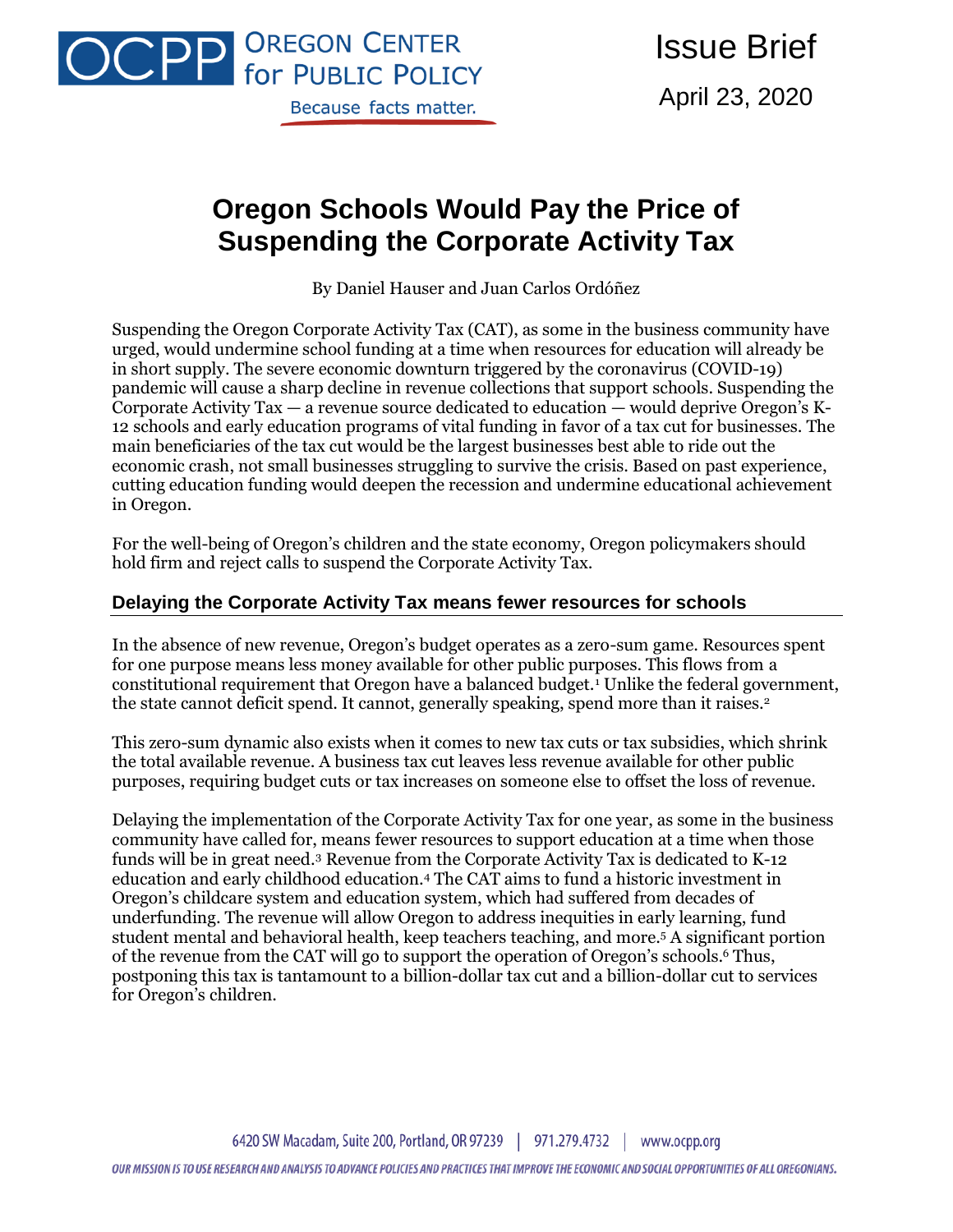# **What is the Corporate Activity Tax?**

The Corporate Activity Tax (CAT) is the vehicle for funding the historic 2019 Student Success Act. The tax, which took effect in 2020, applies to business receipts exceeding \$1 million after certain deductions.<sup>7</sup> Specifically, a business deducts 35 percent of their labor costs or costs of goods sold, whichever is higher. Any receipts exceeding \$1 million after the deduction are taxed at a rate of 0.57 percent.<sup>8</sup> The CAT applies to all business forms, including C-corporations, S-corporations, partnerships, limited liability corporations, and sole proprietorships. The law, however, contains numerous exemptions, including exemptions for receipts from the sale of groceries and fuel. 9

Such a tax cut would hit Oregon schools during a severe fiscal crisis when the traditional sources of funding for education will have weakened. The coronavirus crisis is poised to inflict more damage on state budgets than did the Great Recession.<sup>10</sup> Personal income tax collections, the principal source of funding for Oregon schools, will almost certainly experience a sharp contraction, given the sudden and massive layoffs.<sup>11</sup> The other pillar of education funding, property taxes, may prove more stable, but how it will fare during this crisis is unclear.

The Corporate Activity Tax was designed to provide stability to education funding during a recession. Profits-based taxes, such as Oregon's corporate income tax, tend to be volatile, quickly drying up during recessions. The Corporate Activity Tax, however, is based not on profits but overall receipts. This may make it a less volatile source of revenue for schools. Delaying implementation of the Corporate Activity Tax will remove what was intended to serve as the crucial "third-leg" of the education funding stool.

Separate from the loss of funding for schools directly stemming from the coronavirus crisis, delaying the Corporate Activity Tax would transform the Student Success Act — intended to bolster education — into a net drain of state resources. The Student Success Act included not just a tax increase in the form of the CAT, but also a tax *cut* for individuals. Specifically, the act reduced all but the highest personal income tax brackets by 0.25 percentage points. <sup>12</sup> This personal income tax cut, already in effect for the current tax year, was projected to cost about \$250 million per year. <sup>13</sup> A portion of revenue from the CAT, however, is meant to replace the loss of revenue to the Oregon General Fund due to the personal income tax cut. Thus, keeping the personal income tax cuts in the Student Success Act, but suspending the Corporate Activity Tax, turns the act into a net loss for schools.

In the zero-sum game that is state budgeting, there is no escaping the fact that delaying the Corporate Activity Tax means fewer resources for children in Oregon.

# **Protecting education funding helps avoid a deeper recession and long-term harm**

Past recessions have made clear that budget cuts exacerbate economic downturns. State and local governments employ a significant share of the state's residents.<sup>14</sup> Cuts to budgets result in more people on the unemployment lines, reducing their income and purchasing power. The damage from budget cuts ripples out into the private sector, not only from the loss of purchasing power from laid-off state workers, but also from the fact that a large share of state dollars flows out in the form of contracts to non-profit and for-profit firms for the provision of goods and

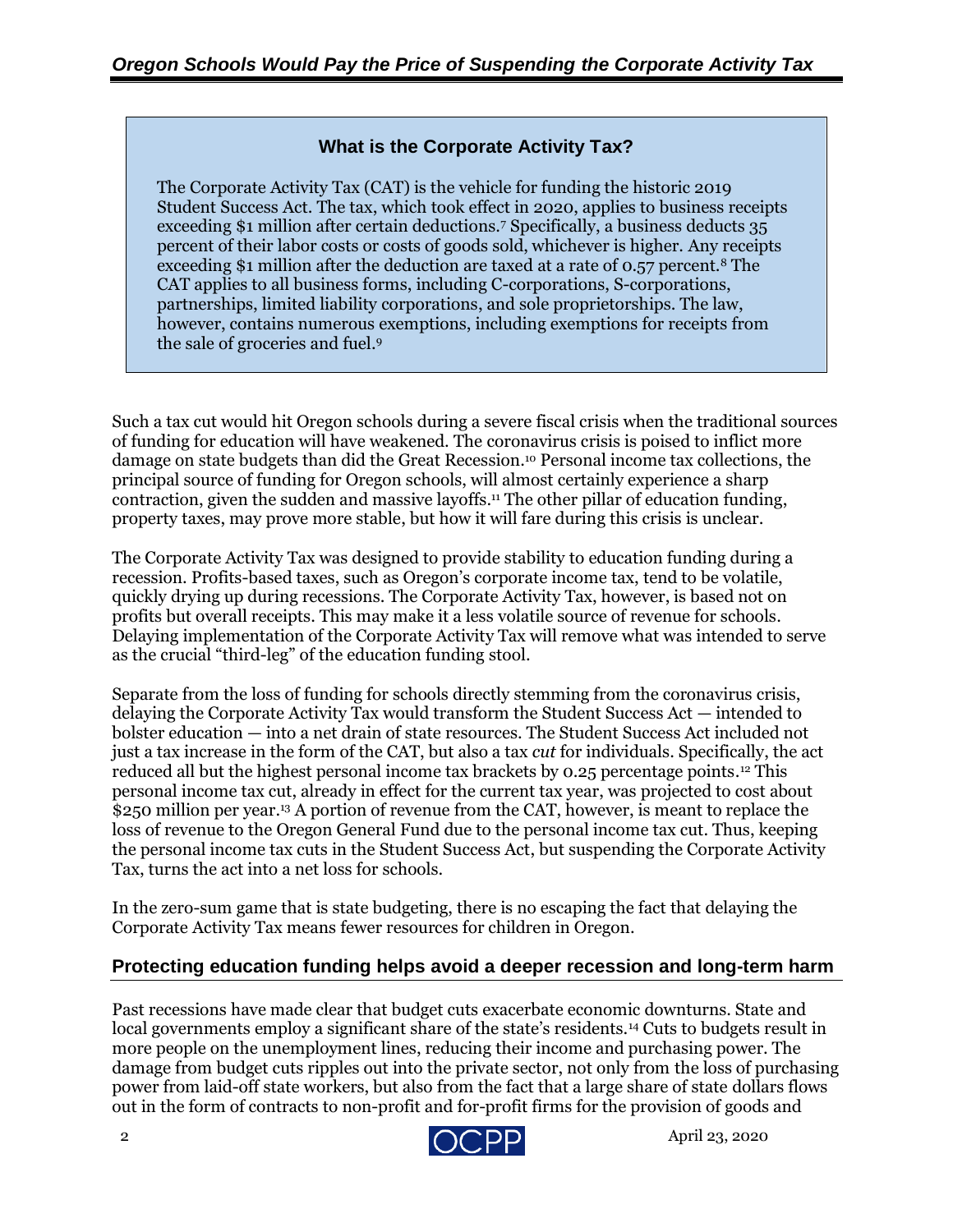services.<sup>15</sup> By one estimate, the private sector incurs more than half of the jobs and economic activity lost due to state budget cuts. 16

Budget cuts, of course, harm those who benefit most directly from state services — Oregon's children, in the case of cuts to education. A study of the impact of school funding cuts during the Great Recession found that reductions in per-student spending resulted in worse student achievement and fewer students attending college.<sup>17</sup> Budget cuts are especially harmful for children in poorer school districts. The same study found that, in the states that cut budgets the most, the performance between high- and low-poverty school districts widened.<sup>18</sup>

But it's not only children who pay the price from education cuts: the state as a whole suffers. One study summed it up well in stating,

In the long term, the budgetary savings from recent K-12 funding cuts may cost states much more in diminished economic growth. To prosper, businesses require a welleducated workforce. Deep education funding cuts weaken that future workforce by diminishing the quality of elementary and high schools. At a time when the nation is trying to produce workers with the skills to master new technologies and adapt to the complexities of a global economy, large cuts in funding for basic education undermine a crucial building block for future prosperity.<sup>19</sup>

#### **Delaying the CAT mainly benefits companies able to ride out the crisis**

Although proponents of delaying the Corporate Activity Tax argue it will help struggling businesses, it is the businesses doing well — even thriving — during the crisis that would benefit the most.

Even before the coronavirus crisis arose, relatively few businesses were expected to pay the tax. Last year, the Legislative Revenue Office estimated that less than 10 percent of businesses have more than \$1 million in commercial activity, the level needed to trigger the CAT. <sup>20</sup> So at the outset, the tax skips over more than 90 percent of businesses. But even fewer businesses would actually be subject to the tax. The tax allows businesses to deduct up to 35 percent of labor costs or costs of goods sold. This deduction would push some businesses with more than \$1 million in actual commercial activity below the \$1 million threshold triggering the tax.

Even fewer businesses will pay the Corporate Activity Tax as a result of the many exemptions the law provides. Besides the 35 percent subtraction of labor costs or costs of goods sold, the law provides an additional 15 percent tax break for residential construction subcontractors. <sup>21</sup> The CAT omits dozens of business transactions from the definition of "commercial activity," such as the sale of groceries, fuel, and various financial transactions.<sup>22</sup> It excludes whole categories of businesses, such as those that only sell goods outside of the state, non-profits, many hospitals and long term care facilities, and more.<sup>23</sup>

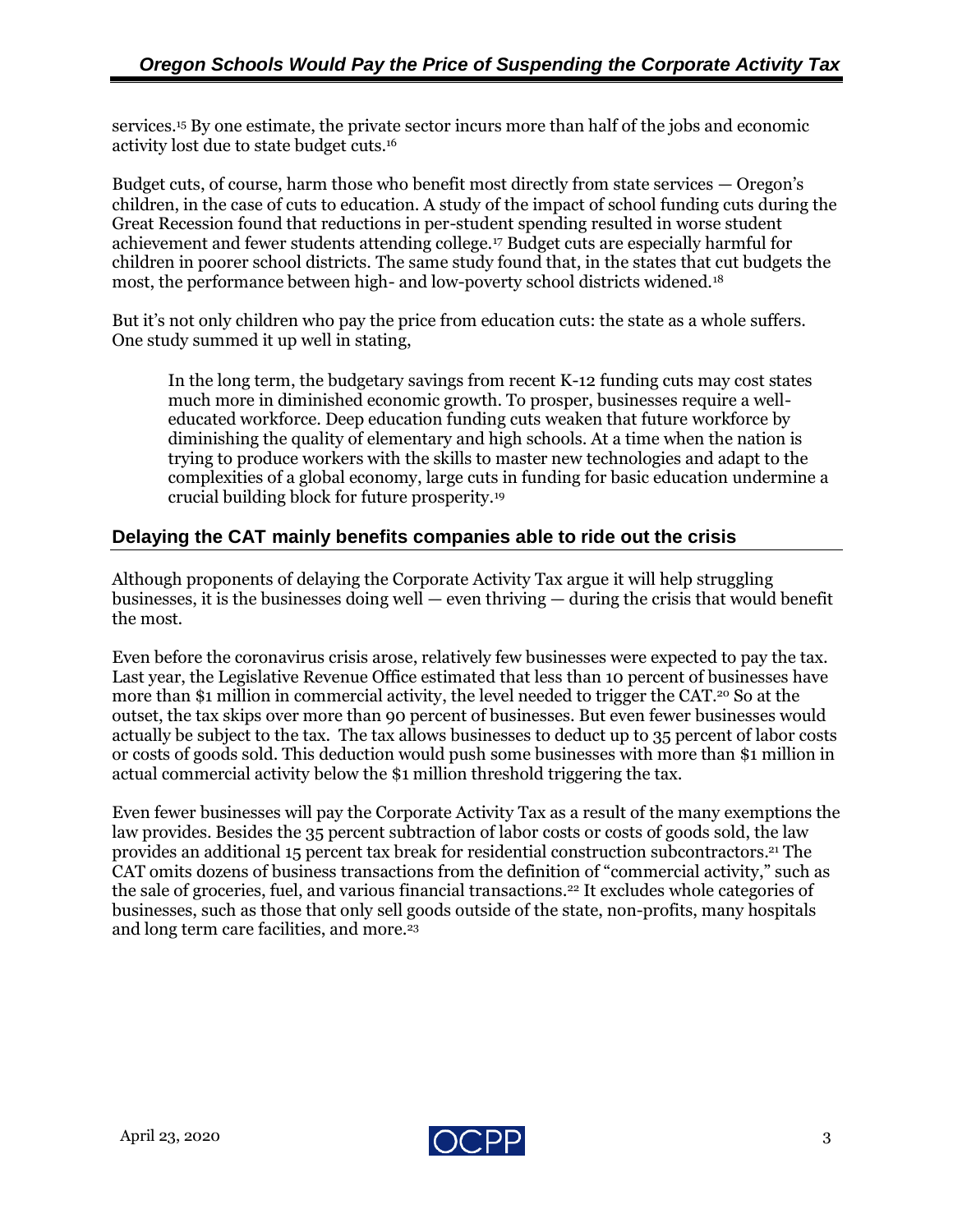

The economic crash triggered by the pandemic will further reduce the group of businesses subject to the Corporate Activity Tax. It is tragic that the crisis has forced many businesses to close shop or drastically reduced operations. As a result, some businesses that were expected to have over \$1 million in receipts prior to the crisis — again, a group consisting of less than one in 10 businesses —will no longer have enough receipts to trigger the tax. Many of the businesses most impacted by the crisis will not be subject to the tax.

The benefits of delaying the CAT would mainly accrue to the largest corporations able to thrive during the crisis. Some of the largest corporations in the world, including businesses like Amazon and Walmart, are doing quite well and even hiring thousands of new positions. <sup>24</sup> In the zero-sum equation that is state budgeting, these corporations would be getting a tax cut while Oregon's schools lay off teachers.

# **Delay in quarterly payments of CAT is unnecessary**

The call by some in the business community for a delay in quarterly payments due in April is unnecessary. Some companies that had posted strong sales before the onset of the crisis may have since seen business activity dwindle or dry up entirely. According to the Oregon Legislative Revenue Office, businesses that expect to owe less than \$5,000 a year in the Corporate Activity Tax need not make an estimated quarterly payment — a figure that corresponds roughly with about \$2.5 million in yearly commercial activity. 25

Thus, an even smaller fraction of businesses need to make a quarterly payment. Estimates before the crisis indicated that less than 5 percent of businesses had commercial activity above \$2.5 million per year. Following the crash, even fewer businesses are likely to need to make an estimated quarterly payment.

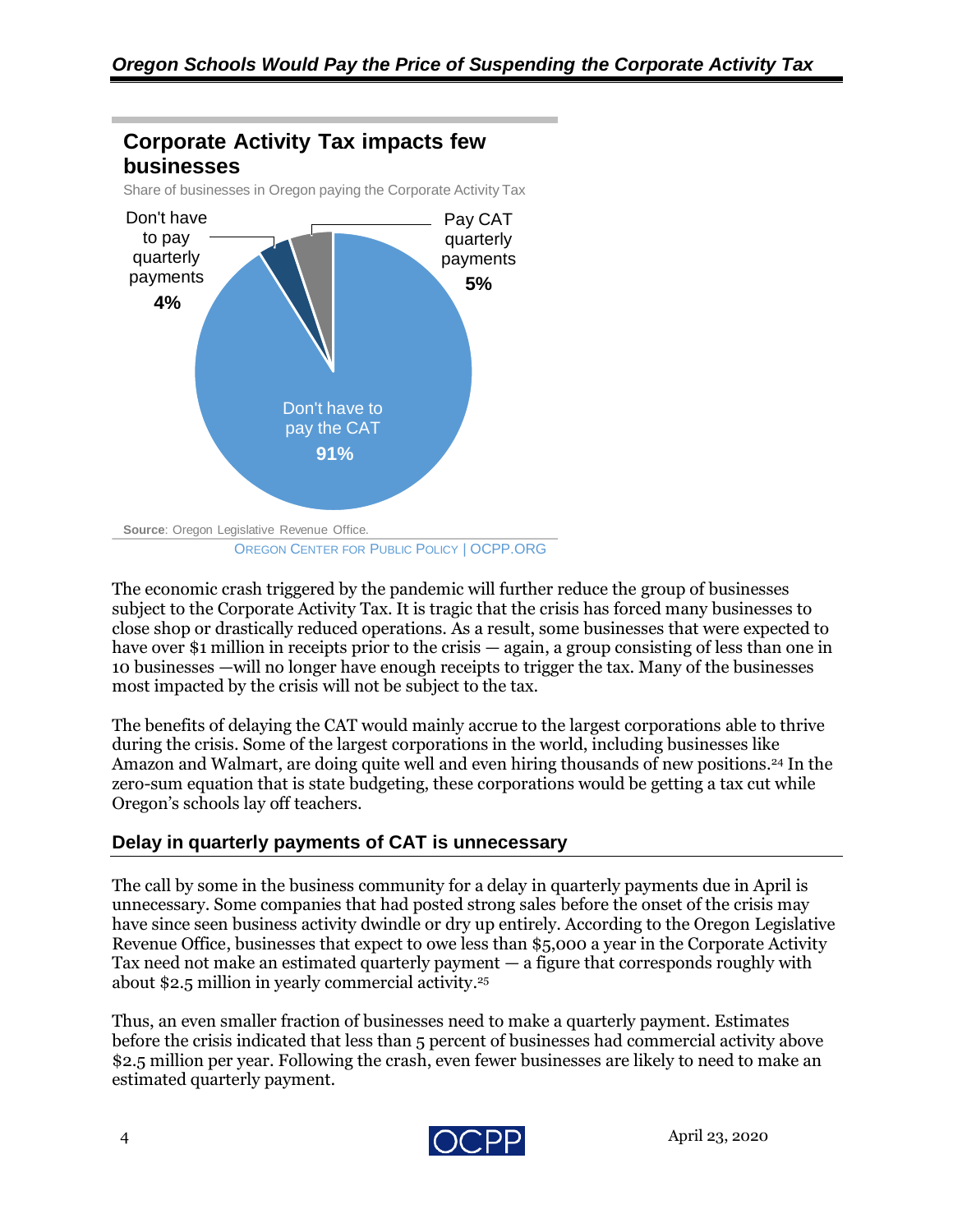Further undermining the need for a delay in quarterly payments, the Oregon Department of Revenue has stated that it will not fine or penalize good faith efforts to make estimated payments.<sup>26</sup> Therefore, a business on the edge of the \$2.5 million threshold that has closed due to the crisis could credibly argue it does not expect to end up owing the CAT, and would not need to make a quarterly payment.

### **The best hope for struggling, small businesses rests with Congress**

Congress has already enacted several coronavirus relief measures which include assistance for small businesses. The federal aid includes debt relief, forgivable loans, payroll tax deferrals and credits, and more. <sup>27</sup> Businesses with fewer than 500 employees were eligible to apply for part of \$349 billion in loans that are forgiven if a business retains their workers.<sup>28</sup> Although the program ran out of money mid-April, Congress is negotiating a package that would add \$300 billion to the fund. <sup>29</sup> Further, businesses that have been closed or significantly impacted by the pandemic can receive a 50 percent payroll tax credit, or postpone this year's payments.

More federal action, however, is necessary. Congress is currently considering a fourth package to address the economic crisis. While this package must focus on boosting support for public services and individuals struggling to survive, Congress should take additional steps to keep the small businesses most heavily impacted by this crisis afloat. $^{30}$ 

Mindful of its limited resources, Oregon policymakers should explore targeted ways to assist struggling businesses. Governor Brown has already taken an important step in that direction by issuing an executive order halting the eviction of businesses from their storefronts during the crisis.<sup>31</sup> Oregon should consider additional steps targeted at businesses most at risk of permanent closure.

#### **Conclusion**

Suspending the Corporate Activity Tax would deprive schools of vital funding at a time of crisis while failing to achieve the purported reason for the delay  $-$  assisting struggling small businesses. Instead, the main beneficiaries of the tax cut would be those businesses able to ride out, and even thrive, during the crisis. The loss of revenue and resulting cuts to the state budget would deepen the recession while leaving lasting damage to student achievement. In short, suspending the Corporate Activity Tax is a mistake that Oregon must avoid.

This work is made possible in part by the support of the Ford Foundation, the Stoneman Family Foundations, the Meyer Memorial Trust, United Food and Commercial Workers Local 555, and by the generous support of organizations and individuals.

> The Center is a part of the State Priorities Partnership (www.statepriorities.org) and the Economic Analysis and Research Network (www.earncentral.org).

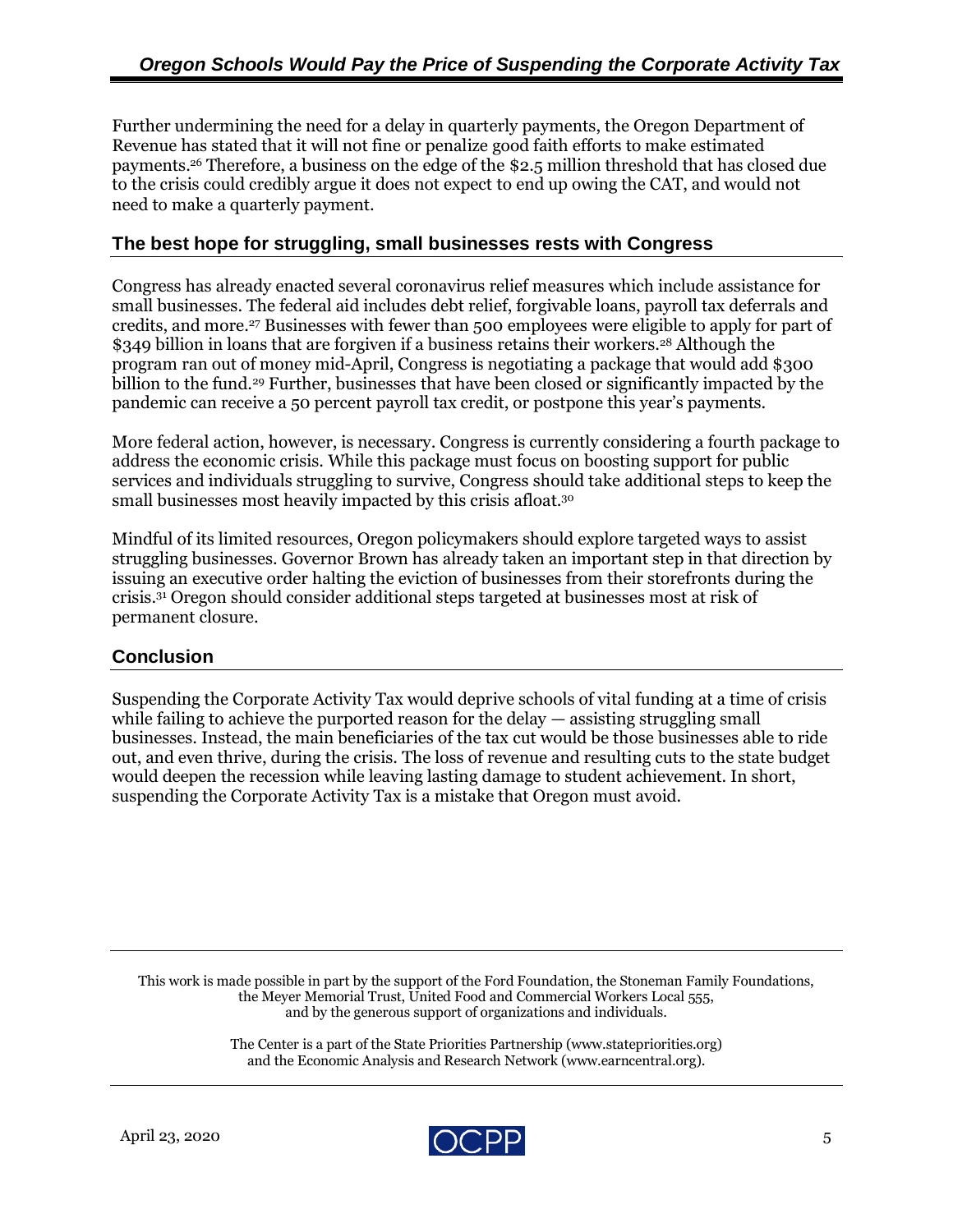#### **Endnotes**

<sup>1</sup> Oregon Constitution, Article IX, Sec. 2, available at [https://www.oregonlegislature.gov/bills\\_laws/Pages/OrConst.aspx](https://www.oregonlegislature.gov/bills_laws/Pages/OrConst.aspx)

<sup>2</sup> The state can, as the Constitution provides, borrow — but it must raise enough revenue to finance that debt. The state can also spend funds previously saved into reserve funds like the Oregon Rainy Day Fund.

<sup>3</sup> COVID-19 Economic Impact on Oregon Hospitality Industry, Oregon Restaurant and Lodging Association testimony to the Joint Special Committee on Coronavirus Response, March, 2020, available at [https://olis.oregonlegislature.gov/liz/2019I1/Downloads/CommitteeMeetingDocument/220418;](https://olis.oregonlegislature.gov/liz/2019I1/Downloads/CommitteeMeetingDocument/220418) letter signed by more than 40 organizations representing businesses, March 26, 2020, available at [https://www.oregonbusinessindustry.com/clientuploads/Conronavirus/CAT\\_Ltr\\_03-26-2020.pdf.](https://www.oregonbusinessindustry.com/clientuploads/Conronavirus/CAT_Ltr_03-26-2020.pdf)

4 ORS 327.001, available a[t https://www.oregonlegislature.gov/bills\\_laws/ors/ors327.html.](https://www.oregonlegislature.gov/bills_laws/ors/ors327.html)

<sup>5</sup> While the Student Success Act was designed to invest in new programs and services for students, the current crisis makes it increasingly likely resources will need to be used to maintain current service levels.

<sup>6</sup> Representative's Barbara Smith Warner and Dan Rayfield, For the sake of our children, don't delay the Student Success Act, Opinion Editorial in the Statesman Journal, April 10, 2020, available at [https://www.statesmanjournal.com/story/opinion/2020/04/10/dont-delay-implementing-oregon-student-success](https://www.statesmanjournal.com/story/opinion/2020/04/10/dont-delay-implementing-oregon-student-success-act-opinion/5127759002/)[act-opinion/5127759002/](https://www.statesmanjournal.com/story/opinion/2020/04/10/dont-delay-implementing-oregon-student-success-act-opinion/5127759002/)

<sup>7</sup> Statutes governing the CAT are included in ORS 317A, available at https://www.oregonlegislature.gov/bills\_laws/ors/ors317A.html.

<sup>8</sup> Technically, the tax is \$250 plus the 0.57 percent applied to taxable commercial activity above the \$1 million threshold.

<sup>9</sup> ORS 317A.100, available a[t https://www.oregonlegislature.gov/bills\\_laws/ors/ors317A.html.](https://www.oregonlegislature.gov/bills_laws/ors/ors317A.html)

<sup>10</sup> Elizabeth McNichol, Michael Leachman, and Joshua Marshall, *States Need Significantly More Fiscal Relief to Slow the Emerging Deep Recession*, Center on Budget and Policy Priorities, April 14, 2020, available at https://www.cbpp.org/research/state-budget-and-tax/states-need-significantly-more-fiscal-relief-to-slow-theemerging-deep.

<sup>11</sup> Mike Rogoway, Oregon coronavirus layoffs approach 300,000, 15% of all Oregon jobs, Oregonian, April 16, 2020, available a[t https://www.oregonlive.com/business/2020/04/coronavirus-layoffs-continue-at-record-place-nearly-a](https://www.oregonlive.com/business/2020/04/coronavirus-layoffs-continue-at-record-place-nearly-a-fifth-of-oregon-workers-have-lost-their-jobs.html)[fifth-of-oregon-workers-have-lost-their-jobs.html.](https://www.oregonlive.com/business/2020/04/coronavirus-layoffs-continue-at-record-place-nearly-a-fifth-of-oregon-workers-have-lost-their-jobs.html)

<sup>12</sup> ORS 316.037, available a[t https://www.oregonlegislature.gov/bills\\_laws/ors/ors316.html.](https://www.oregonlegislature.gov/bills_laws/ors/ors316.html)

<sup>13</sup> The Oregon Legislative Revenue Office estimated that 70 percent of the General Fund revenue loss would be caused by the personal income tax rate reduction included in the Student Success Act. The General Fund revenue loss was estimated at \$423 million in the 2019-21 biennium, \$699 million in the 2021-23 biennium, and \$762 million in the 2023-25 biennium. The estimate of about \$250 million per year is 70 percent of the revenue loss for the two biennia when the Student Success Act has been fully implemented (2021-23 and 2023-25). HB 3427 Revenue Impact Statement, Legislative Revenue Office, April 29, 2019, available at

[https://olis.oregonlegislature.gov/liz/2019R1/Downloads/MeasureAnalysisDocument/49779.](https://olis.oregonlegislature.gov/liz/2019R1/Downloads/MeasureAnalysisDocument/49779)

<sup>14</sup> OCPP, No Growth in Share of Oregon Jobs Belonging to State and Local Government, May 12, 2017, available at [https://www.ocpp.org/2017/05/12/oregon-share-jobs-state-local-government/.](https://www.ocpp.org/2017/05/12/oregon-share-jobs-state-local-government/)

<sup>15</sup> Ethan Pollack, Dire States: State and Local Budget Relief Needed to Prevent Job Losses and Ensure a Robust Recovery, Economic Policy Institute, November 19, 2009, p. 4, available a[t https://www.epi.org/files/page/-](https://www.epi.org/files/page/-/bp252/bp252.pdf) [/bp252/bp252.pdf.](https://www.epi.org/files/page/-/bp252/bp252.pdf)

<sup>16</sup> Ibid.

<sup>17</sup> C. Kirabo Jackson, Cora Wigger, and Heyu Xiong, *Do School Spending Cuts Matter? Evidence from the Great Recession*, National Bureau of Economic Research, January 2018, available at [https://www.nber.org/papers/w24203.pdf.](https://www.nber.org/papers/w24203.pdf)

 $18$  Ibid.

<sup>19</sup> Michael Leachman, Kathleen Masterson, and Eric Figueroa, *A Punishing Decade for School Funding*, Center on Budget and Policy Priorities, November 29, 2017, available a[t https://www.cbpp.org/research/state-budget-and](https://www.cbpp.org/research/state-budget-and-tax/a-punishing-decade-for-school-funding)[tax/a-punishing-decade-for-school-funding.](https://www.cbpp.org/research/state-budget-and-tax/a-punishing-decade-for-school-funding)